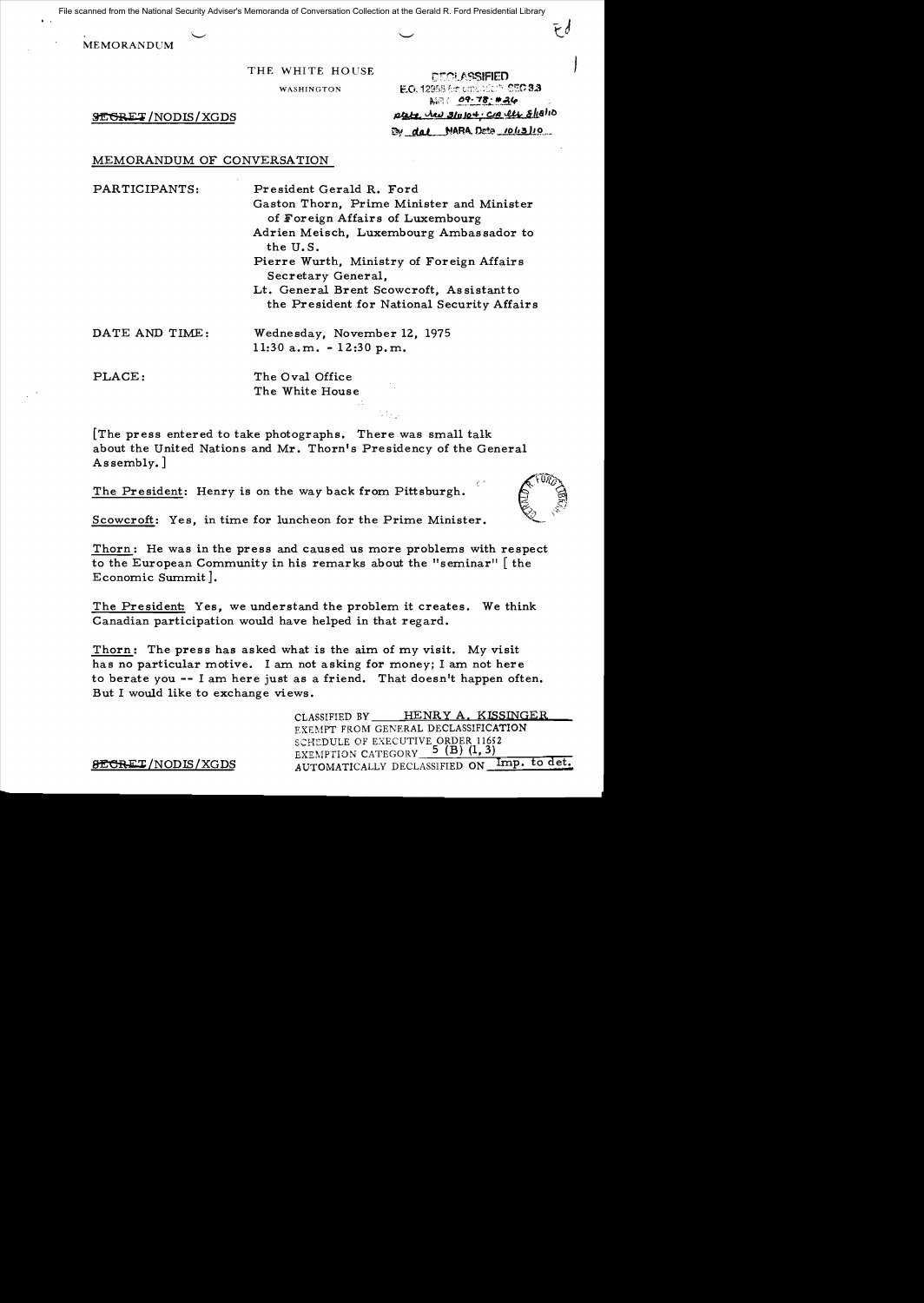## $S$ <del>EGRET</del>/NODIS/XGDS -2-

The President: Thank you. I am interested in your opinion. What is your appraisal of the UN action on Zionism?

Thorn: It was very unfortunate **--** especially when countries like Greece, Turkey and Portugal leave us. They were with us on the postponement, but not on the final vote.

The President: It has caused an emotional reaction here, especially in the Congress. There is a continuous undercurrent of opposition to the UN which surfaces at times like this. They will calm down, but the danger is that they will cut the funds.

Thorn: I shouldn't criticize the Congress, but you don't compensate for one error by making another error. Our problem -- for both our countries **--** is that we have bilateral relations and UN relations. We don't combine them and make the UN an element in our bilateral relations.

The President: That is a good point. We are hopeful that this incident will have no impact on the Sinai accord. Sadat handled these is sues fairly quietly and did not arouse too much opposition. We will work to keep the Congress from cutting back here in retaliation. We plan to try to keep the process going.

Thorn: The next move is up to the Syrians, no?

The President: Yes. The renewal of UNDOF comes at the end of the month. It would be dangerous not to renew.

Thorn: The UN vote means trouble. It gives the PLO the means to say that Israel is a 'Jewish and Zionist State and therefore to try to expel it. The main idea was to get a vote on Zionism, not to expel it. It was shrewd.

The President: What do you think about Portugal?

Thorn: I really don't know. It is a military regime without the customary attributes of one.

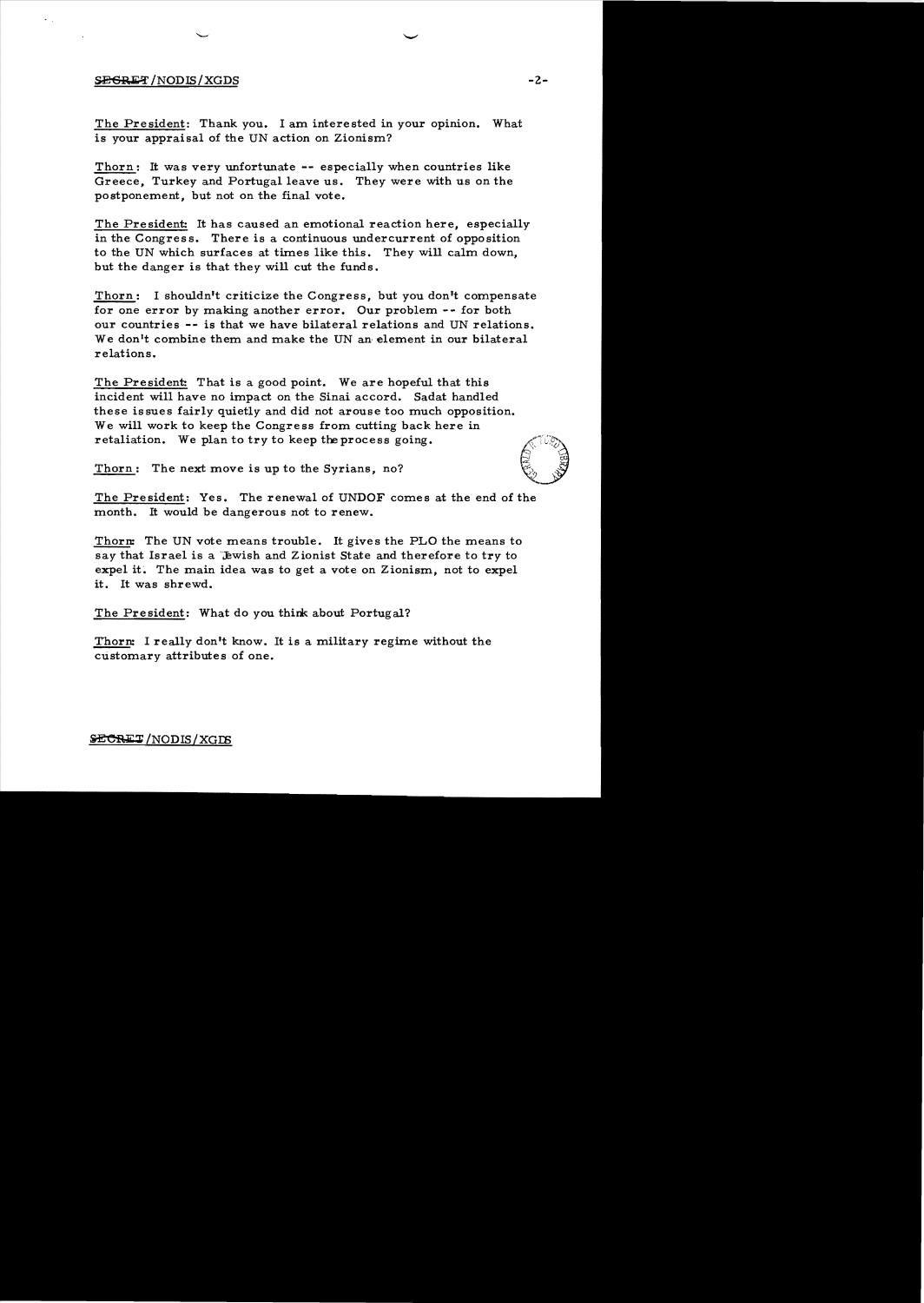## /NODIS/XGDS **-3**

The President: We are mildly encouraged by what is happening, but I agree it is incomprehensible that a military regime can't maintain discipline. We are giving them \$55 million. Is the European Commun ity going to help?

Thorn: Yes indeed.

The President: It is important, since their economy is in very bad straits.

Thorn: I spoke to Coutinho last summer about moving to the left. He said. "Do you really think a military man can go to the Communists?" He said. "To make the revolution, we turned to the ranks. Now they are on the Council and it will take much time to get things under control. "

The President: Now that the refugees are back, they should be an element of conservatism.



Thorn: Yes, though there is a danger of polarization in the country.

The President: I see Franco is now supposed to have pneumonia. It is amazing how he hangs on.

I though Juan Carlos handled the Sahara problem quite well. Do you like that problem in the UN?

Thorn: It has gone well so far, but Algeria is the question. I don't think they will agree to a Spanish-Moroccan deal. That is a problem.

The President: Juan Carlos certainly will have to move to the center, but we hope he doesn't do it so fast as to destabilize the whole situation.

Thorn: No. Otherwise, he would bring himself into question.

The President: How fast does he have to move, for the Europeans?

Thorn: The speed is not so important. Just so he shows he is moving would be enough.

The President: We hope he will move enough so the political negotiation with Europe can begin.

Thorn: Indeed, if he will just say "I will move very slowly," it will be enough.

## SECRET/NODIS/XGDS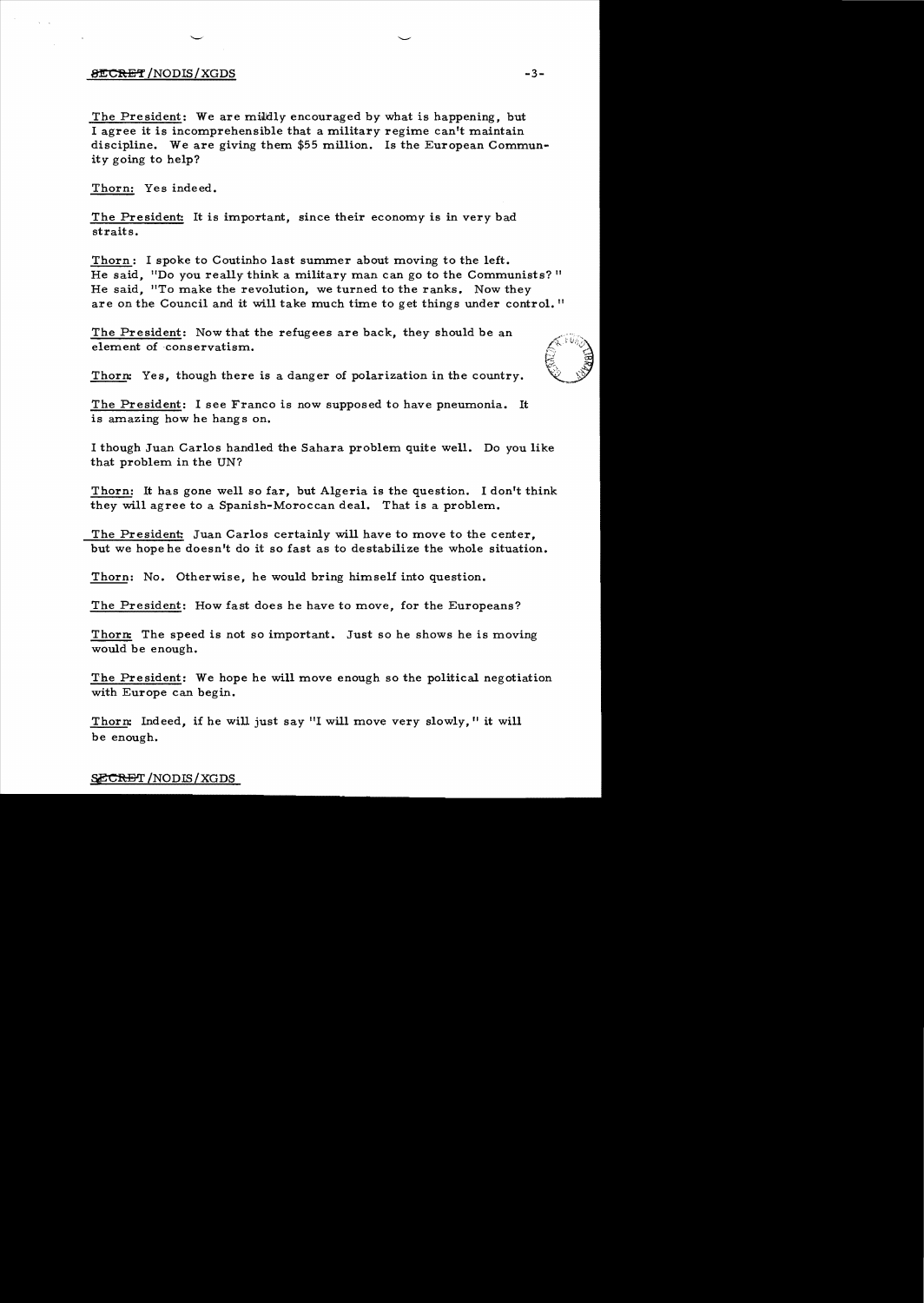#### $\frac{1}{2}$  /NODIS/XGDS  $\frac{1}{4}$

The President: The whole southern Mediterranean is a problem. Italy is a problem; the Christian Democtatic party has to reform itself. There isn't too much we can do.

Thorn: Yes. The problem in Italy is the Christian Democratic party has just been playing musical chairs with its leaders. There's been no new blood and the people are fed up.

Southern Europe is the soft underbelly. I am less worried about Yugoslavia than I was a couple of years ago.

The President: I met several Yugoslavs at the second level who I thought were strong and able to take over.

Let me say a bit about the changes I have made over the past week or so. The press hasn't been accurate.

I like free discussion, but it has to be without recrimination and backbiting. There had grown up a tension which I found difficult 10 work with, and I had to make some changes. Rumsfeld you know. He is a fine man. There may be State-Defense difficulties still, but within a framework which I hope will be comfortable to me. Bush is a fine man and I think will be confirmed. Congress forgets that CIA is all foreign-oriented, not internal. I had nothing personal against Colby. He was caught in a very difficult period.

Richardson gives us a man who broadens the domestic political spectrum here. So there is no real policy change.

Thorn: I know Rumsfeld and Richardson. We don't get excited about cabinet changes -- we are more used to them. I have read that this means you will be less hard against the Soviet Union, but I believe your description.

The President: I think, as a matter of fact, that Don may be tougher than Schlesinger. I hope, incidentally, that we can move MBFR through NATO. I think it is important to show movement there.

Thorn: I agree. How about SALT?

The President: There still are some problems remaining. There won't be anything by the end of the year, as we had early hoped. There are two troublesome issues, the Backfire and cruise missiles. [He des cribed something of the complexities involved.]

#### **SECRET/NODIS/XGDS**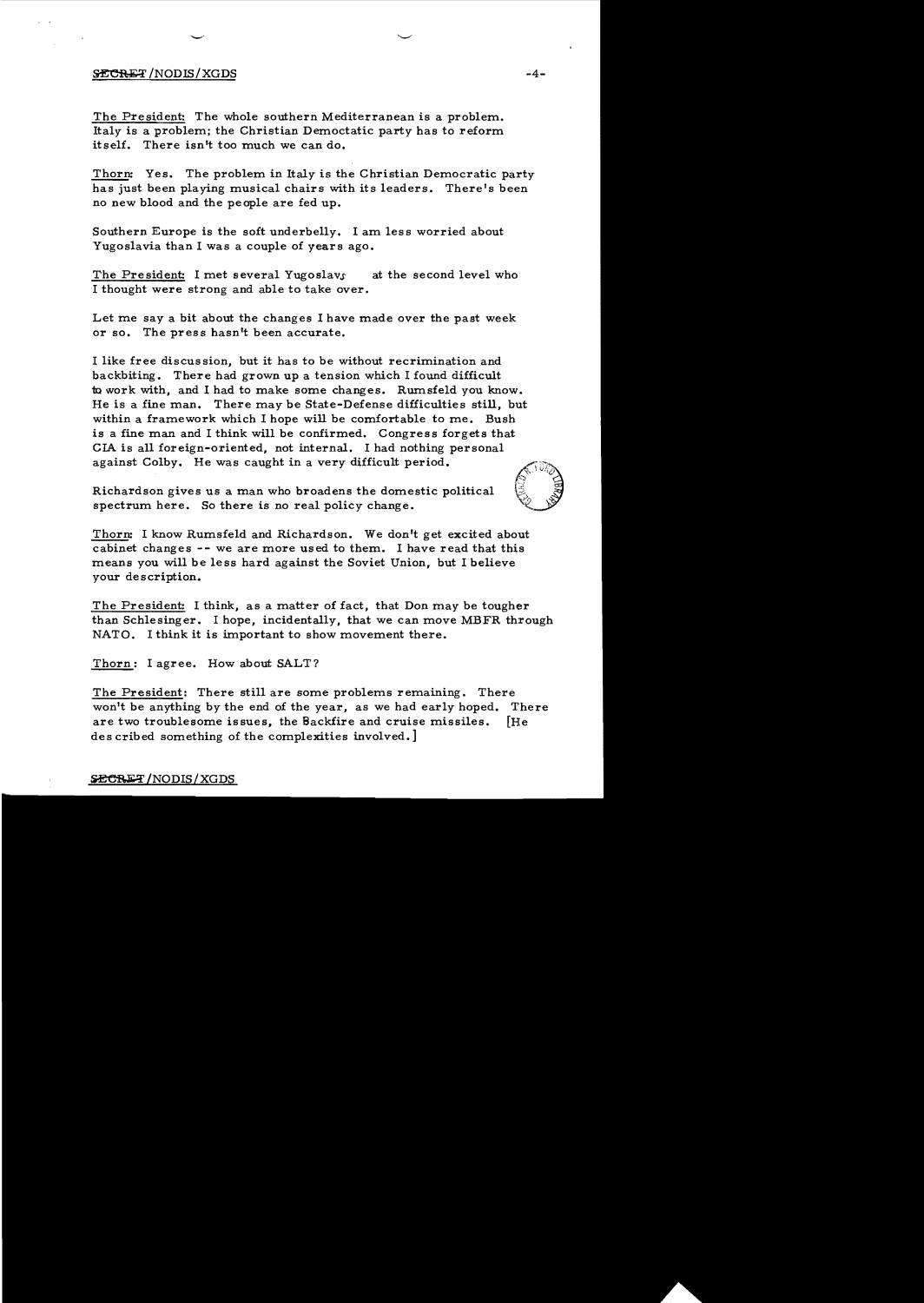## $\frac{1}{2}$   $\frac{1}{2}$   $\frac{1}{2}$   $\frac{1}{2}$   $\frac{1}{2}$   $\frac{1}{2}$   $\frac{1}{2}$   $\frac{1}{2}$   $\frac{1}{2}$   $\frac{1}{2}$   $\frac{1}{2}$   $\frac{1}{2}$   $\frac{1}{2}$   $\frac{1}{2}$   $\frac{1}{2}$   $\frac{1}{2}$   $\frac{1}{2}$   $\frac{1}{2}$   $\frac{1}{2}$   $\frac{1}{2}$   $\frac{1}{2}$   $\frac{1}{2}$

We have solved most of the strategic missile issues; just these two are remaining, principally.

Thorn: Are SALT AND MBFR interdependent for you?

The President: No.

Thorn! May I say a few things about economics and protectionism. I think we all have to fight against protectionist moves from any source.

The President: I can assure you I am in favor of lowering trade barriers. The studies we have to undertake in steel,autos, etc., are mandated by law. No one should think I am in any way behind any protectionist moves. I am definitely against them, but I cannot stop these legal necessities. We have had a serious depression **--** in autos, for example. This resulted in pressure from labor, etc., to demand protection. If the industry rebounds -- as I think it will -- I think the pressures will abate.

Thorn: We have problems on both sides of the Atlantic in this area. I just hope that to solve yours, you won't increase ours.

The President: I agree. What is your view of the economic situation?

Thorn: Frankly, not good. Recovery may not start until about the middle of next year. We are all trying to cut back government expenditures but that doesn't stimulate the economy.

The President: We too have had the problem of both inflation and recession. We think we have now bottomed out. [Discussed unemployment and inflation.]

Thorn! This is important with you facing a political year.

The President: Yes. It is interesting that here the polls show that inflation is the most important issue.

Thorn: It varies in Europe from country to country.

One other point. The issue is the European Community and your meeting in Paris. I think privately that it's good you are meeting with the leaders of the big countries. But speaking for the European Community, it is a problem.

#### SEGRET/NODIS/XGDS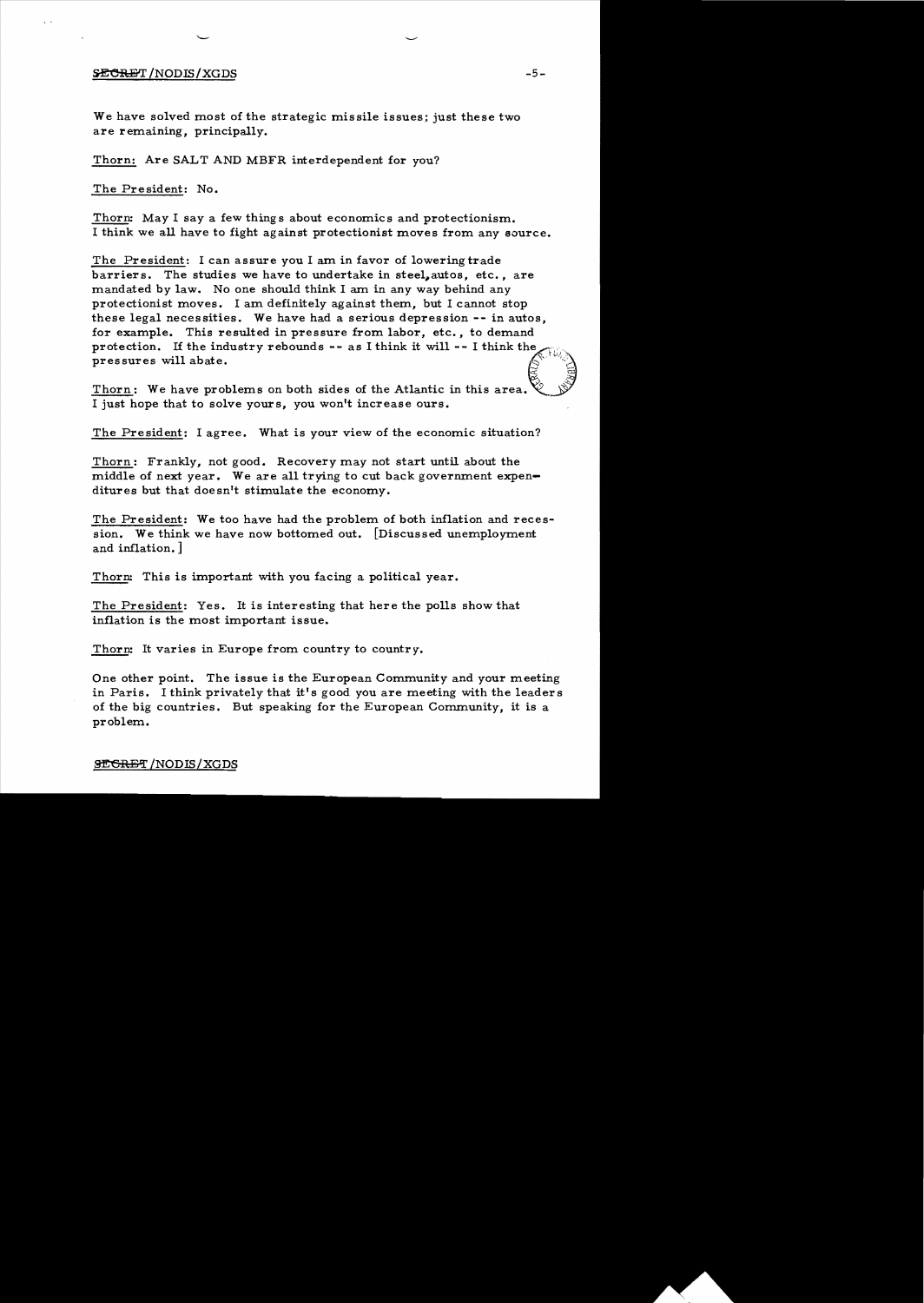## $SECRET/NODIS/XGDS$   $-6-$

There is a tendency among some of the bigger members to want to set up a sort of directorate to work with the United States. They may try to put you in the middle of it, by saying that the U.S. insists on that structure for consultation with the European Community. I just wanted to warn you of that possibility.

The President: Thank you very much. I understand your point completely.

 $\overline{\phantom{a}}$ 



## SECRET/NODIS/XGDS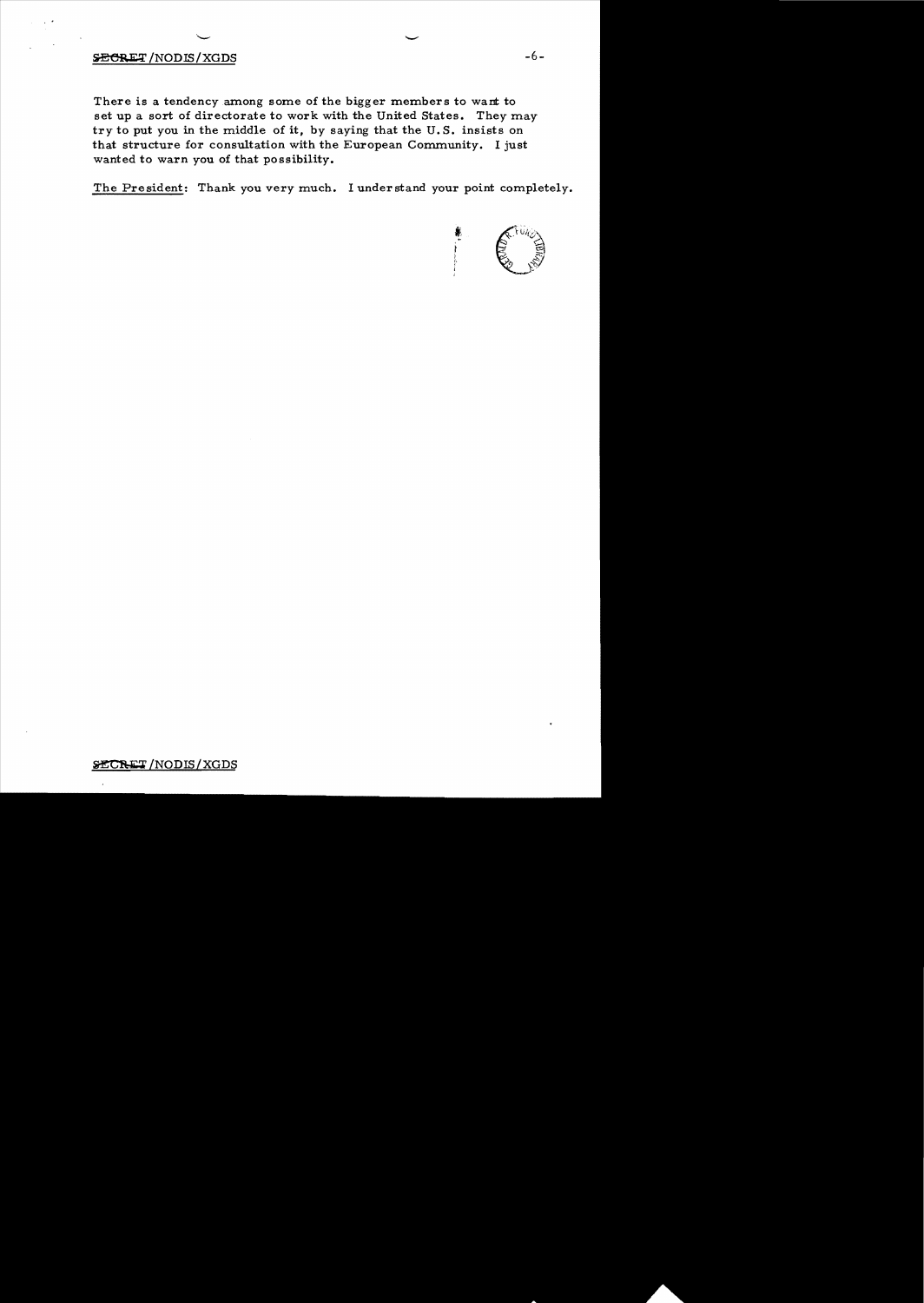Kuisch Press in Julk and UN Rosen thered **E.O.** 12958 (se entertain) SEC 3.3<br>MR # <u>09 - 76 - #28</u> Riete des 3/1110; CIA lu 8/18/10 By dal NARA, Deto 10/13/10  $(f_{\omega_{\bullet}\omega})$ P. Henry is one way book from fitter. S. Yes, in this for hands for Pr. Mr voien puis carred un pour jurois report to i EC in this remarks atout "Annivor P/ Yes, us industant pour it evats use think Concilient participation would have file tre après est injoind.<br>A tre model es université d'une mot artin, pa moin, not to benote you - pixe de a friend. That doesn't hig for often. l'abot in exemploied fu UN action en Tilley unpoliments - exp. when commition his G, T + Port leave us. Fut Thy well or ws on a postponent, but not on a final with. 1 It has considerate phone is un time hung sepine large they with there is a untaining underwant of pastic to up which scrapairs at this by this They will colon down, but a dropen is they went you be I I solution entirely a Cong, but you shut compensate for lena by another Ben pot - Thath are writing - is and have bytatent substitut et allations droit contain thorn + mote Uk on element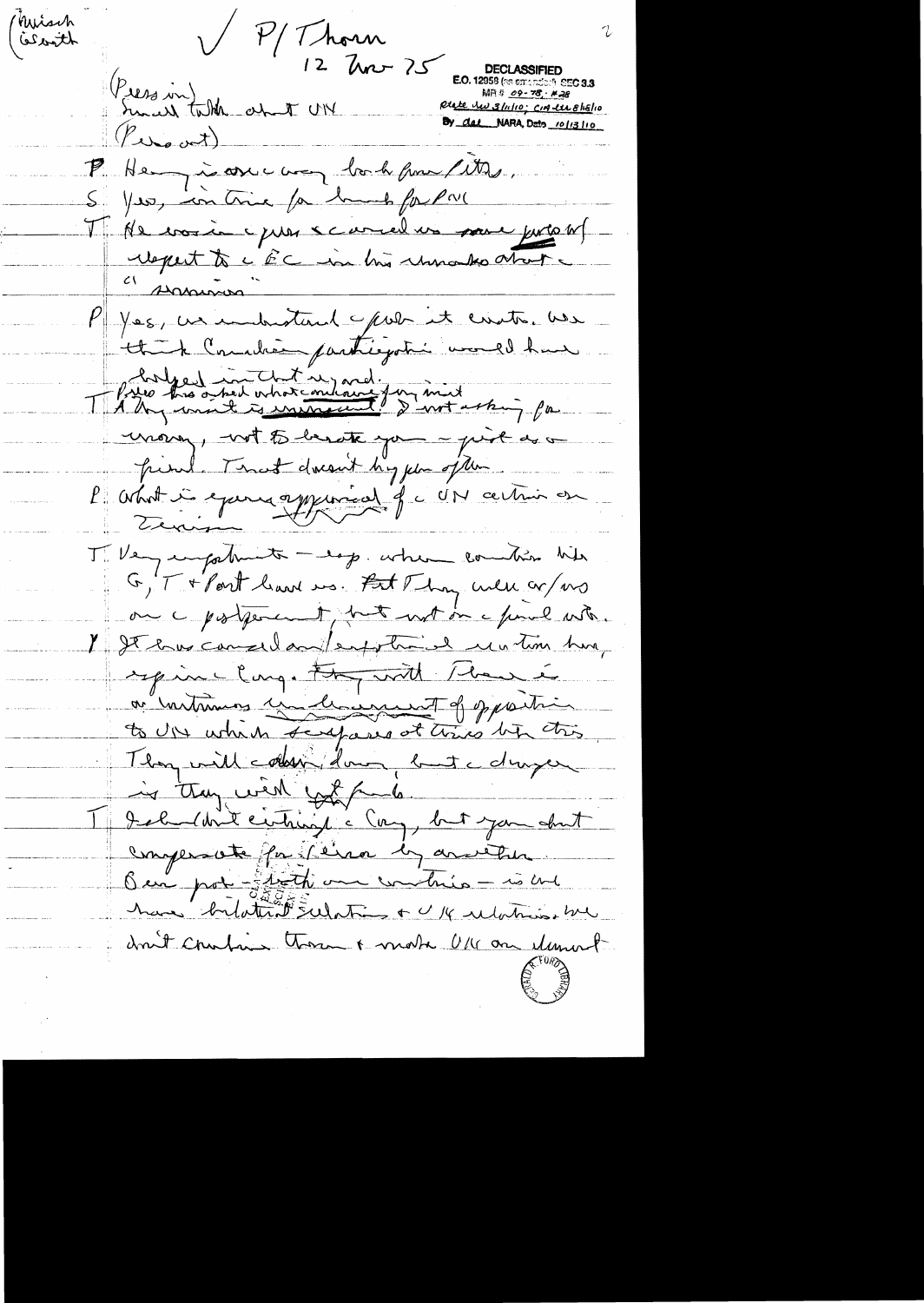in an blattered Mothis P : That is a good print. We hopeful this maint hombled these words or faity quality + droth! arous to much sparting, we will look to Keep clang pour centing book her m extandant " We plan to try to beg a press  $q_{\overrightarrow{m}}$ 1 The world crosses up to a Syricus, on? P Yes. The rememore comes at end of mouth. It mould be dury nous not to menus wears to try I is a Junit ca 2 mint llat of into the carpel it. The main run me to para with n Zemin, with xpd. Stwas shrowd. P What you think shout Port? I Dudly don't know, It is a mil. require W/o construmy attributes of one. P We are witchly incomegally what is hypning, but days it iningre. that Un ans quing 55 mil. Se EC quy & hulp I Jes indeed. P Stein engatent, since ceremony is any bad. I Sepour to Continues lost summer obout moin De logt Aresaine de que unly think a mil. man can go to a Cruste? He sould to make a undrition we turned to combat hours thong and on a comment & it will take worsch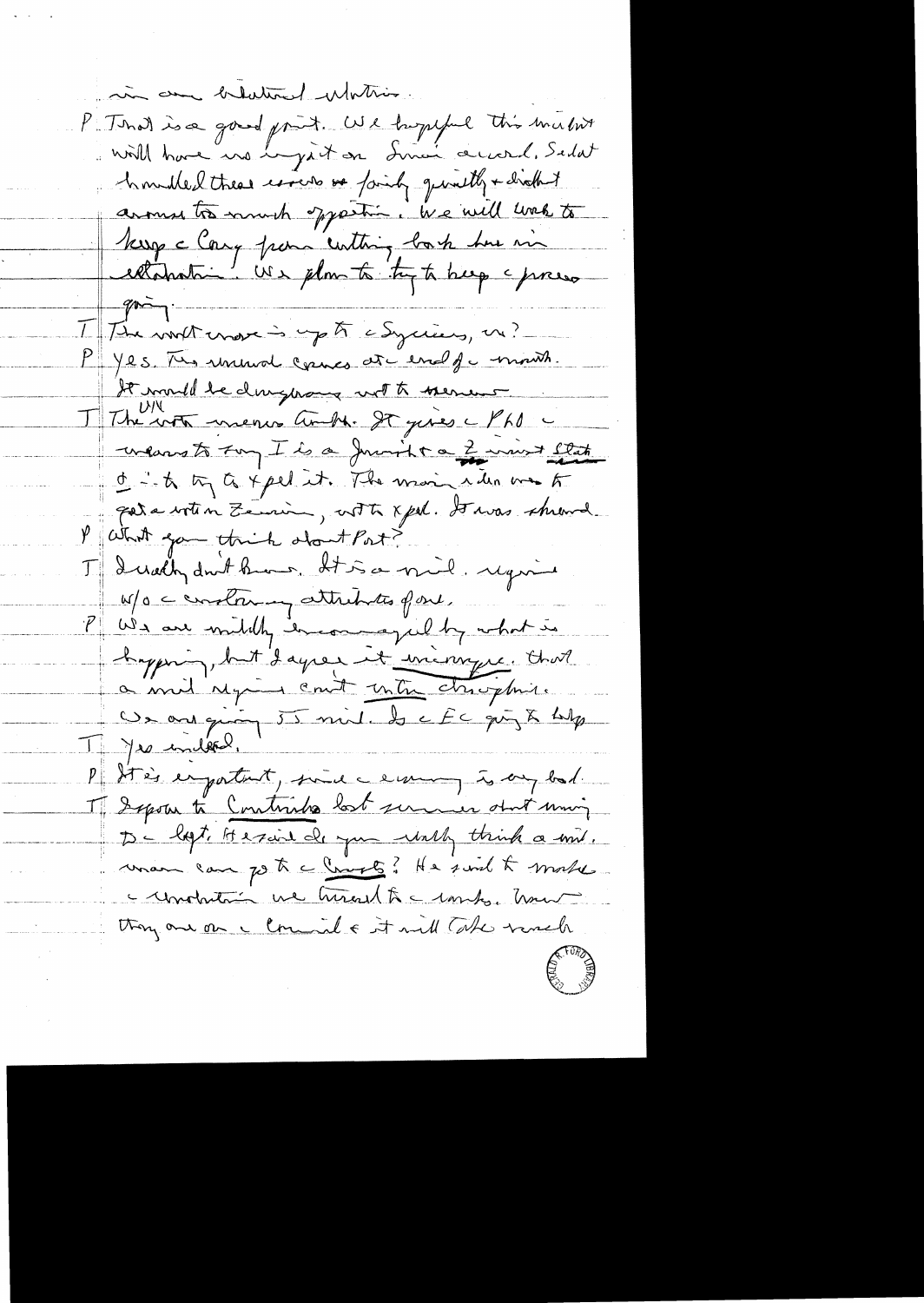time to get things under control. P. how that I repayses are back, they should be an element of conservation J Yec, the thin is a danger of polarization in P dies Frenne vous sypocht nous premiers. It was juing hours he hanged. I that Juan Carlos humbled a Suhara par vinte well. De espoint liste that prite min c UN. I It ins positivité ses pour but Algebra vi a question I drittend they will agree to a Sp-Warren Ind. That is a just P . Tarks cratainly will have to more to center, ho we hope with fast as to chitrhaly Mila ottoms in march hing mind mits question P. Hour fast hope he houst noon fr c Ens. T The spiral is vette en patriot. Jest so la stans le co moin mel de burg P we hap to write how hung to upol. negot wit Eur cambigun. I Saked, if he will just soy I will want any slowly, it will be surely. P The whole written med is a gun. Italy editiment me can de. Tyles The put in Italy is a CD has pest bren physiq musical chans of its badasno imi blond - + c prophase fed sup-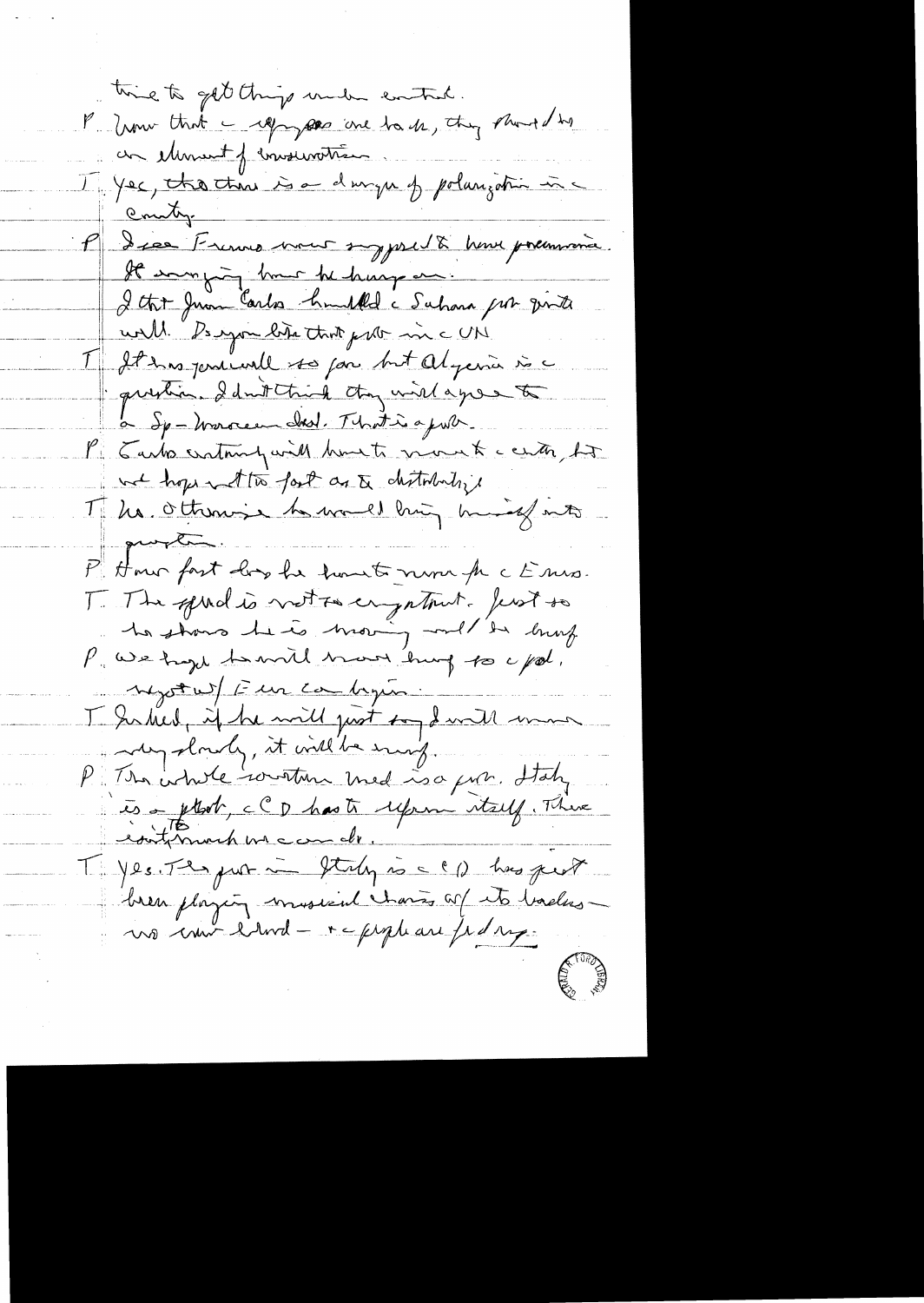S. Em à c toff unhabily don togt P to I met several y e geo at a nº houl ochran & that while strang though all to take and. hat me say a bit about - changes I knowinds Over a part unkn so. The poor hasn't have accuration in the I him free descovesion; but it has to be w/a as recrumention + habethy. That had genus up a termina which I formed dig. to weak w/ + Ihad & make some changes. Knowsfeld gave Amos, Heapin mon, Three may be State by dig stall hat w/ m a poursements which is the 2 by earl be computation & me. Bosh is a fine mont I this will be confurmed ving- forgets that CIA is all praign originately with metricial & had nothing personal against Cally. He was compatin a voy dy-period. Arhardson ques una orman ordro of hommas c donstrépil, spitren bou. Si Charie no real poting change. Il le might + Kritwikme Wedn't  $\prod_{i=1}^{n}$ get specht de 1 commet chaps - un more used to thing, I have need this min you will be been lamed a good a SU, but Stelone you a discription. P I think, as another of fect, that Doe may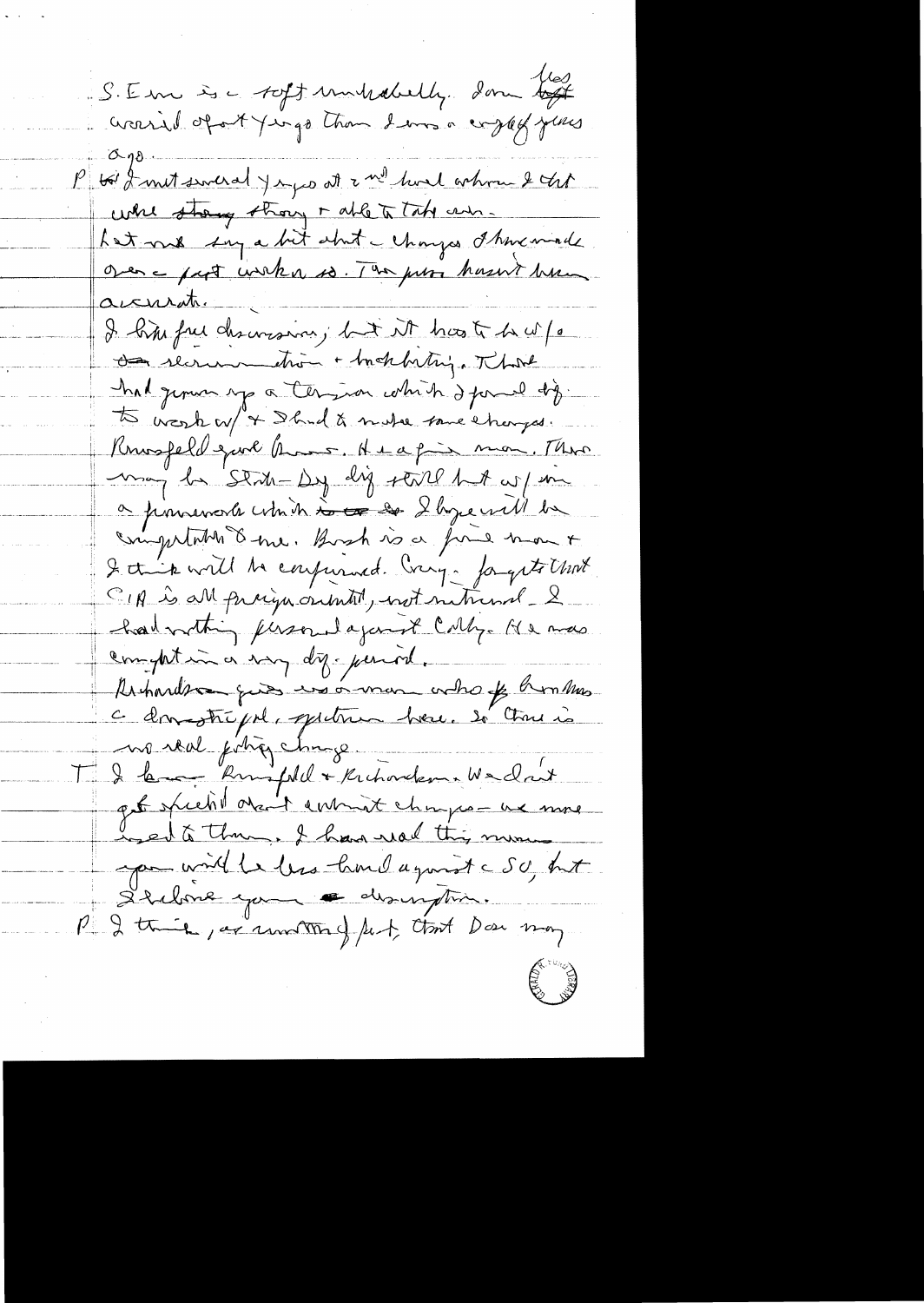he tougher than Schan. It get, in when tolly that can can wave MBFR than MATO. that survey. The I think it is nightent 5 (trong along trade to show morent than. Leyrer, How about SALT P There still are some puts removing. These voutbrangthing by child of a year, une Contemption by it. There are a troubleme essus - Bartyire + @ M-in (describat something de complaition metal ! We have soled prograth. J'au Suet + MB+R intuligement faigur?  $11$ No. I my gan a function and ecanose portretion. I this was all have to fight aquint pirtuetissiment masses pour any course. P 2 ans avance jou dans par 9, moi I trade tournes. The structure in stell, antre, think I m in any way behind any prototrant mores, dan def against, but I cannot sty threw legal enceeraties. We trous bud a suriou depression - in anto, for example. This exhibit in pressure por lator, etc, to demand probabin. Je endorsty relevando - or d'thout it will - I think C pressures will about.